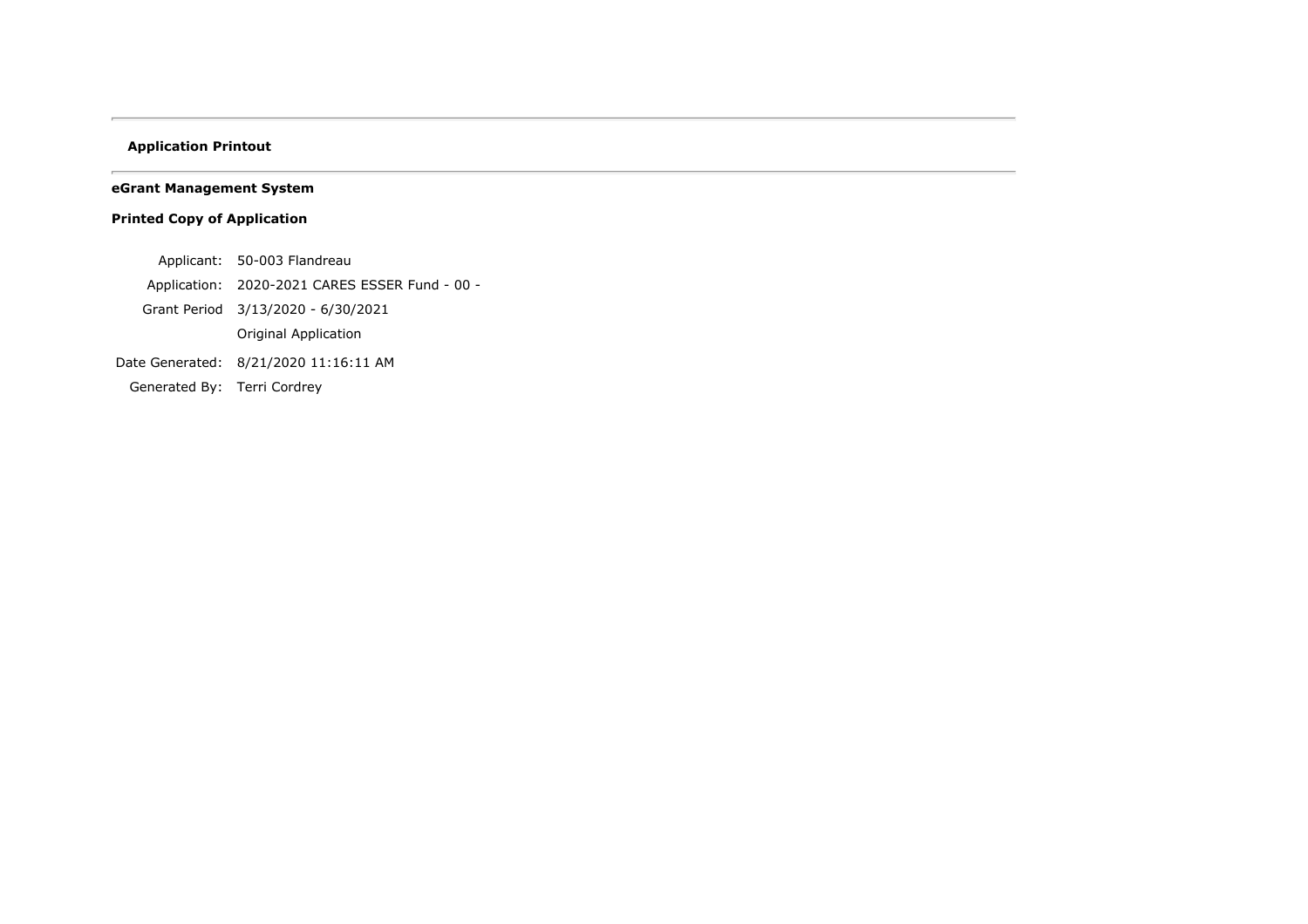# **Coronavirus Aid, Relief and Economic Security Act - (CARES Act)**

| Program:                        | Coronavirus Aid Relief and Economic Security Act 2020 - (CARES Act)                                                                                                                                                                                              |
|---------------------------------|------------------------------------------------------------------------------------------------------------------------------------------------------------------------------------------------------------------------------------------------------------------|
|                                 | Elementary and Secondary School Emergency Relief Fund (ESSER)                                                                                                                                                                                                    |
| <b>Funding</b><br>Period:       | March 13, 2020 to September 30, 2022                                                                                                                                                                                                                             |
| Application<br><b>Due Date:</b> | July 1, 2020, or as soon as possible, if the LEA intends to request reimbursements for funds obligated prior to June 30, 2020. Once the<br>application is approved FY 2020 costs may be requested on or prior to the 10th day in July, August, or September 2020 |
|                                 | The application should be submitted prior to the obligation of any funds in FY 2021. The application may be submitted for the available funds<br>needed to cover current plans, and then amended later to add funding as the LEA develops its plan.              |
| Guidance:                       | SD DOE Coronavirus CARES ACT website - https://doe.sd.gov/coronavirus/<br>- This website includes ESSER Fund FAOs and Equitable Services FAOs.                                                                                                                   |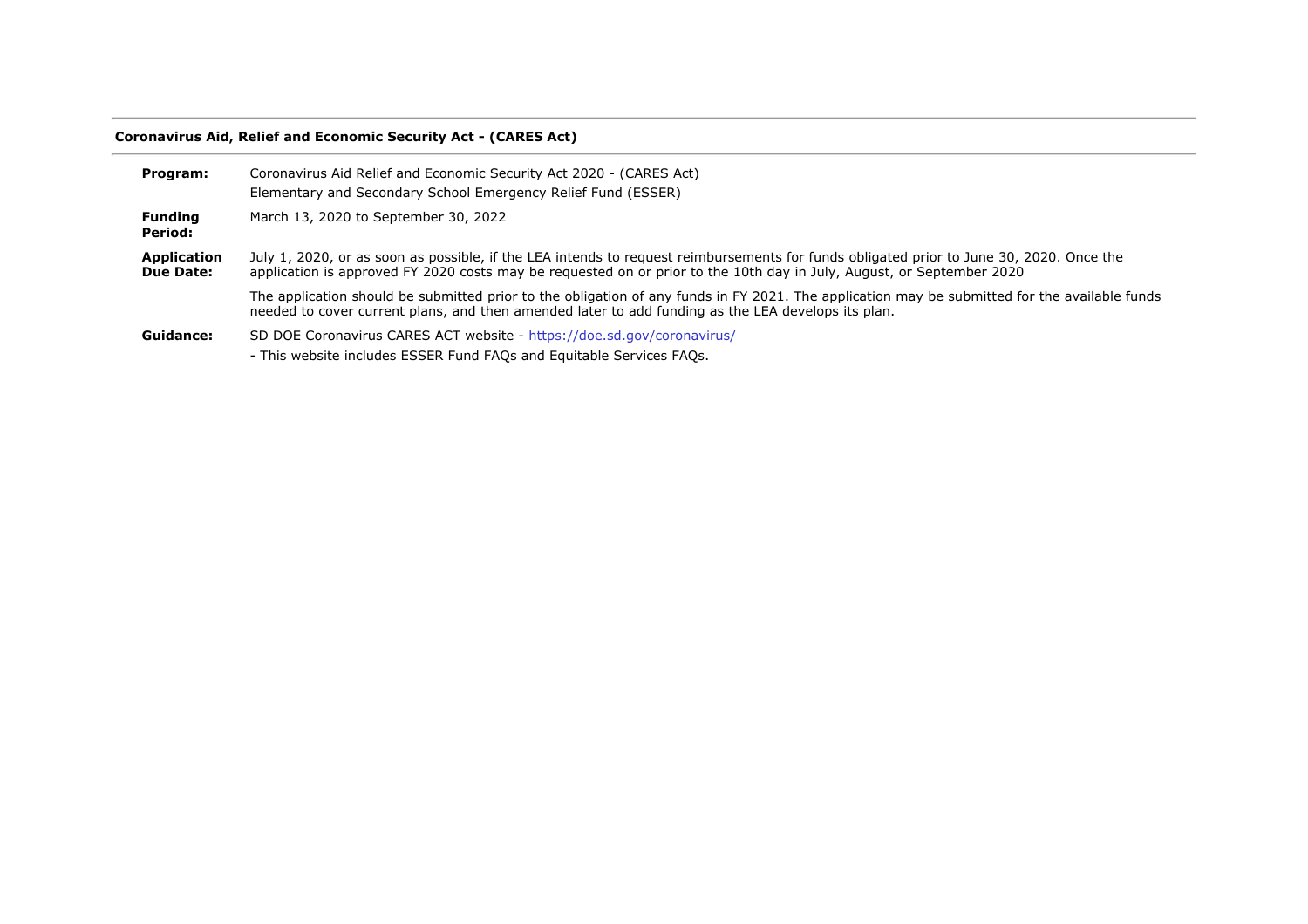| <b>Contact Information</b>                                                                                                                                                       |                                                                 |                             |
|----------------------------------------------------------------------------------------------------------------------------------------------------------------------------------|-----------------------------------------------------------------|-----------------------------|
| Any changes to the Superintendent or Business Manager information below must be made in the<br>Central Data application. Superintendent / Cooperative Director: Last Name* Weber |                                                                 | First Name*                 |
| Rick<br>Phone* 605<br>Middle Initial                                                                                                                                             | Fax <sup>*</sup> 605<br>997<br>$\vert$ 997<br>3263<br>Extension | 2457<br><b>Summer Phone</b> |
| Email* rick.weber@k12.sd.us<br>Extension                                                                                                                                         |                                                                 |                             |
| Business Manager: Last Name* VanBeek                                                                                                                                             | Middle Initial<br>First Name* Stacey                            | Phone* 605<br>997<br>3263   |
| 2457<br>Fax* 605<br>997<br>Extension<br>Summer Phone                                                                                                                             | Email*<br>Extension                                             |                             |
| stacey.vanbeek@k12.sd.us                                                                                                                                                         |                                                                 |                             |
|                                                                                                                                                                                  |                                                                 |                             |

CARES Contact: (Check box and enter additional contact information if different than reprentatives displayed above.)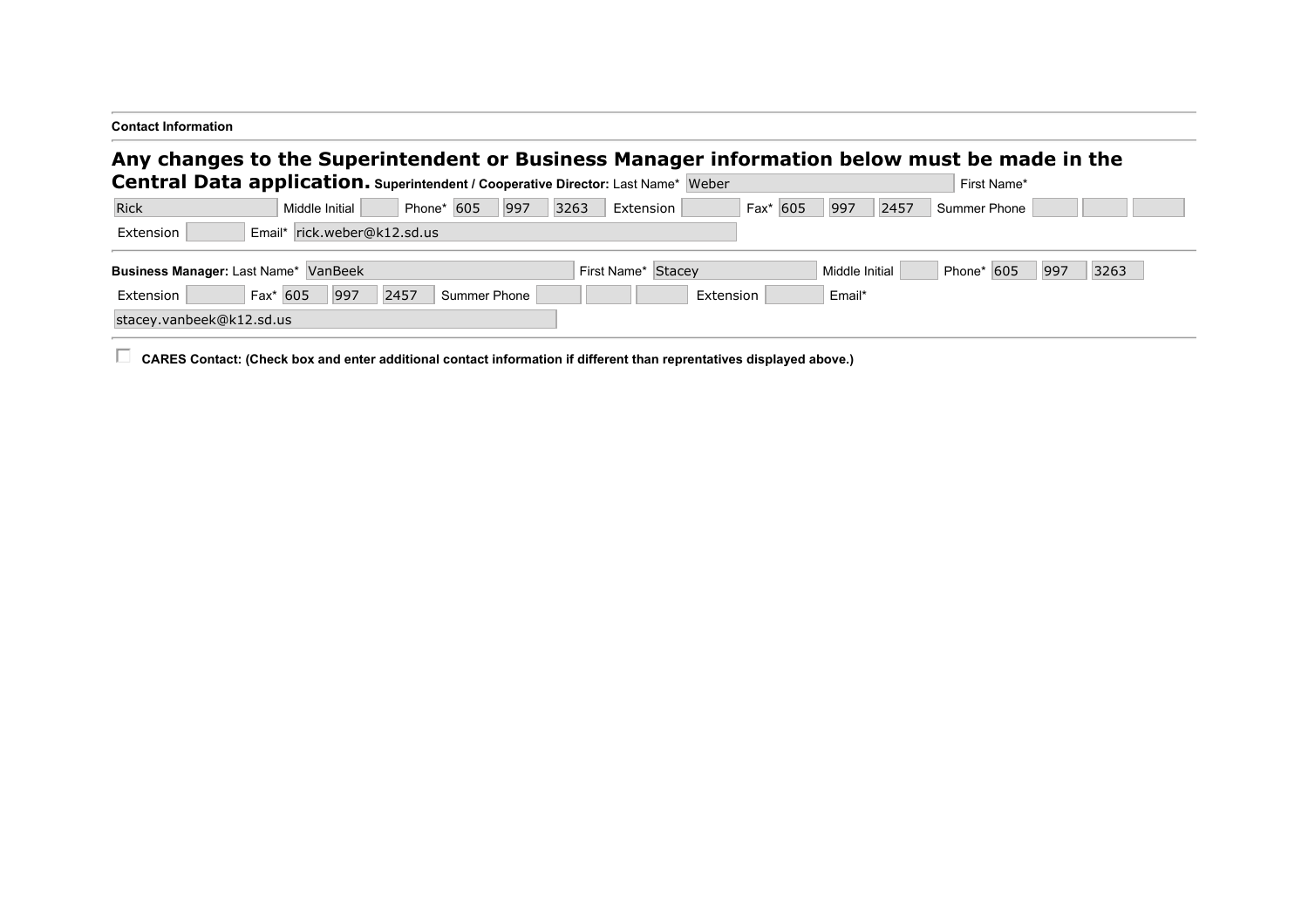**Allocations [Click for Instructions](https://sddoe.mtwgms.org/SDDOEGMSWeb/PageRefDocs/PerkinsDocs/NCLB-IDEAAllocationPageInstr.pdf)**

**The application has been approved. No more updates will be saved for the application.**

|                                      | <b>CARES-ESSER</b> |
|--------------------------------------|--------------------|
| <b>Current Year Funds</b>            |                    |
| <b>Allocation</b>                    | \$123,569          |
| ReAllocated (+)                      | \$0                |
| Released (-)                         | \$0                |
| <b>Total Current Year Funds</b>      | \$123,569          |
| <b>Prior Year(s) Funds</b>           |                    |
| Carryover (+)                        | \$0                |
| ReAllocated (+)                      | \$0                |
| <b>Total Prior Year(s) Funds</b>     | \$0                |
| <b>Sub Total</b>                     | \$123,569          |
| <b>Multi-District</b>                |                    |
| Transfer In $(+)$                    | \$0                |
| Transfer Out (-)                     | \$0                |
| <b>Administrative Agent</b>          |                    |
| <b>Adjusted Sub Total</b>            | \$123,569          |
| <b>Total Available for Budgeting</b> | \$123,569          |
|                                      | <b>CARES-ESSER</b> |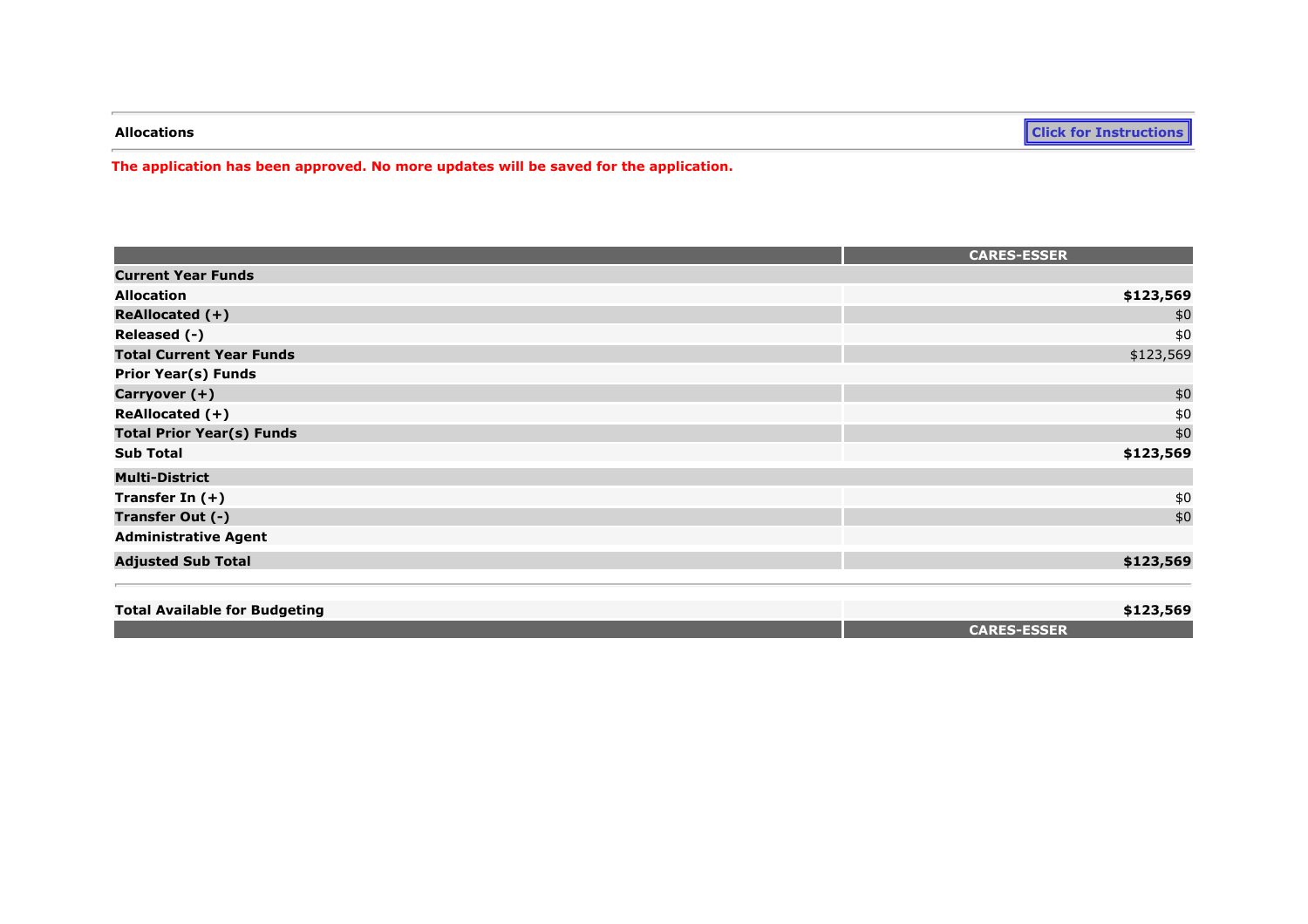### **Intent and Purpose**

### **Public Education**

1. Describe how the proposed activities address the LEAs most important educational needs as a result of COVID19.

(523 of 1000 maximum characters used)

Continuing to support staffing at the district including instructional support staff, bus drivers, food service, custodians, etc.Ensuring all students have the technology software & hardware, materials, and supplies to implement distance learning.Upgrading the districts' technology infrastructure so all instructors have the technology software & hardware, materials, and supplies to implement distance learning.Continuing food service so students are able to learn instead of worrying about access to nutritious meals.

2. Describe the LEA's proposed timeline for providing services and assistance to students and staff in public schools.

(398 of 1000 maximum characters used)

After the governor closed the public schools on March 13, 2020, the district started planning on how to provide educational services to students at home for the remainder of the 2019-2020 school year. District officials have preparedness plans in place for the 2020-2021 school year, such as, no vaccine or treatment available, schools are closed by the governor, or an unexpected outbreak occurs.

3. Describe the extent to which the LEA intends to use ESSER funds to promote remote learning.

(393 of 1000 maximum characters used)

Ensuring all students have the technology software & hardware, materials, and supplies to implement distance learning.Upgrading the districts' technology infrastructure so all instructors have the technology software & hardware, materials, and supplies to implement distance learning.Continuing food service so students are able to learn instead of worrying about access to nutritious meals.

4. learning, 2) for distance learning, or 3) other training so that students may continue learning and receiving instruction toward the South Dakota Content Describe how the LEA intends to use ESSER funds to provide professional development and technical assistance to staff 1) to support students with unfinished Standards.

(349 of 1000 maximum characters used)

Staff will self assess training needs and determine if they need technical assistance with supporting students with unfinished learning, distance learning, or other training. The IT department will make sure all instructors have the technology hardware and connectivity to participate in a variety of virtual professional development opportunities.

5. Describe how the LEA intends to assess and/or address students unfinished learning resulting from the disruption in educational services.

(464 of 1000 maximum characters used)

Teams will examine student work, assessments, individual and/or classroom Zoom meetings to determine the level of unfinished learning. If it is determined that students are not performing then a plan to assess students in person while practicing social distancing will be drafted. Depending on student needs and availability the district will implement additional virtual learning lessons, summer school (on campus with social distancing in mind and/or virtual).

6. Describe how the LEA will evaluate the impact of ESSER funds on the effectiveness of programmatic and fiscal expenditures.

(432 of 1000 maximum characters used)

Input will be gathered from a variety of groups including staff, parents, students, community members, and industry representatives. The district will examine those results along with student achievement results to evaluate the impact of ESSER funds. The business manager will be part of the team ensuring expenditures are allowable, reasonable, and allocable. Results will be shared and documented through school board meetings.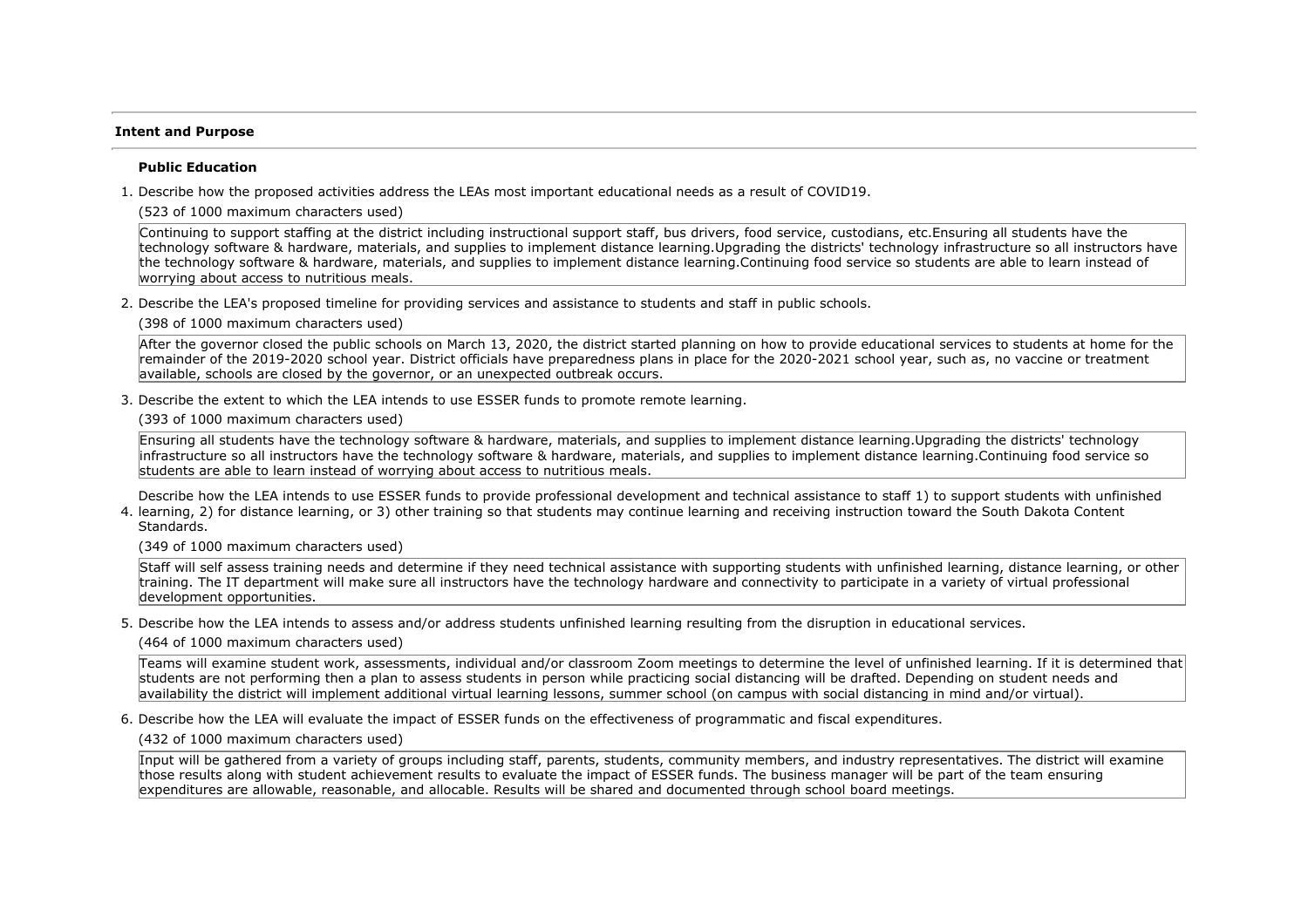7. Is the LEA providing equitable services to participating non-public schools located in the LEA?

 $O$  Yes  $\odot$  No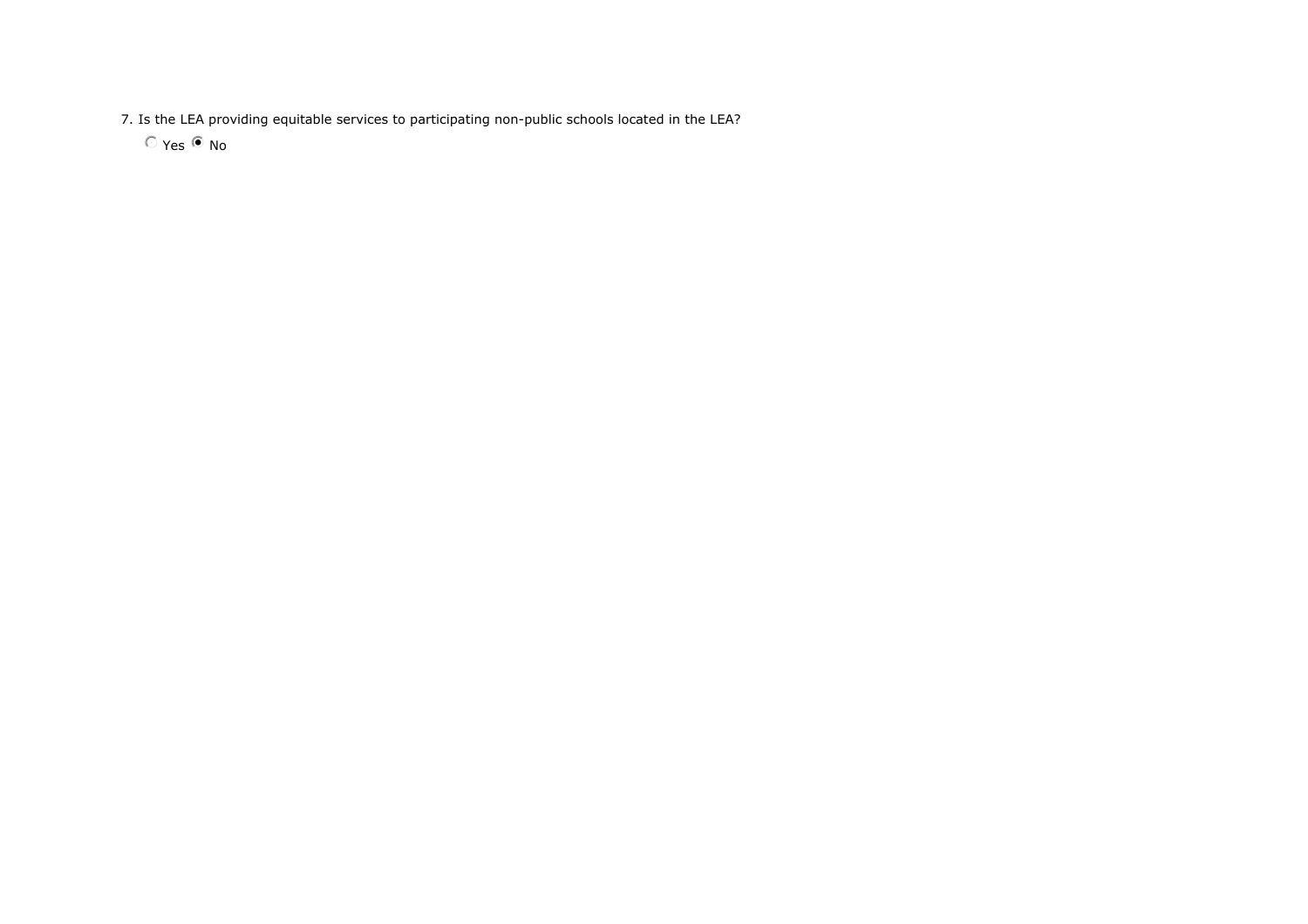### **Allowable Uses**

**Use of Funds: A local educational agency (LEA) that receives funds under this title may use the funds for one or more of the following 12 areas. Please check one or more of the intended use of funds areas and describe the proposed activities. You will be required to indicate the activity area number when completing the budget.**

- $\Box$  1. Any activity authorized by the ESEA of 1965, including the Native Hawaiian Education Act and the Alaska Native Educational Equity, Support, and Assistance Act (20 U.S.C. 6301 et seq.), the Individuals with Disabilities Education Act (20 U.S.C. 1400 et seq.) (IDEA), the Adult Education and Family Literacy Act (20 U.S.C. 1400 et seq.), the Carl D. Perkins Career and Technical Education Act of 2006 (20 U.S.C. 2301 et seq.) (the Perkins Act), or subtitle B of title VII of the McKinney-Vento Homeless Assistance Act (42 U.S.C. 11431 et seq.).
- $\nabla$  2. Coordination of preparedness and response efforts of local educational agencies with State, local, Tribal, and territorial public health departments, and other relevant agencies, to improve coordinated responses among such entities to prevent, prepare for, and respond to coronavirus.

Explanation/Description (96 of 250 maximum characters used) Planning team meetings to decide how to best re-open our schools with the safety of all in mind.

- 3. Providing principals and others school leaders with the resources necessary to address the needs of their individual schools.
- $\nabla$  4. Activities to address the unique needs of low-income children or students, children with disabilities, English learners, racial and ethnic minorities, students experiencing homelessness, and foster care youth, including how outreach and service delivery will meet the needs of each population.

Explanation/Description (89 of 250 maximum characters used) Continue to be able to provide meals to students who may be partaking in remote learning.

 $\overline{v}$  5. Developing and implementing procedures and systems to improve the preparedness and response efforts of local educational agencies.

Explanation/Description (160 of 250 maximum characters used) Training/planning day(s) for staff in addition to regularly scheduled inservice days to prepare for the possibility of some remote learning throughout the year.

 $\overline{v}$  6. Training and professional development for staff of the local educational agency on sanitation and minimizing the spread of infectious diseases.

Explanation/Description (62 of 250 maximum characters used) Train staff on effective sanitation and mitigation procedures.

 $\overline{v}$  7. Purchasing supplies to sanitize and clean the facilities of a local educational agency, including buildings operated by such agency.

Explanation/Description (168 of 250 maximum characters used)

Purchase sanitizing supplies, desk shields, touchless sinks/toilet flushing, touchless hand sanitizer stations, and other items that will help slow the spread of germs.

 $\overline{v}$  8. Planning for and coordinating during long-term closures, including for how to provide meals to eligible students, how to provide technology for online learning to all students, how to provide guidance for carrying out requirements under the Individuals with Disabilities Education Act (20 U.S.C. 1401 et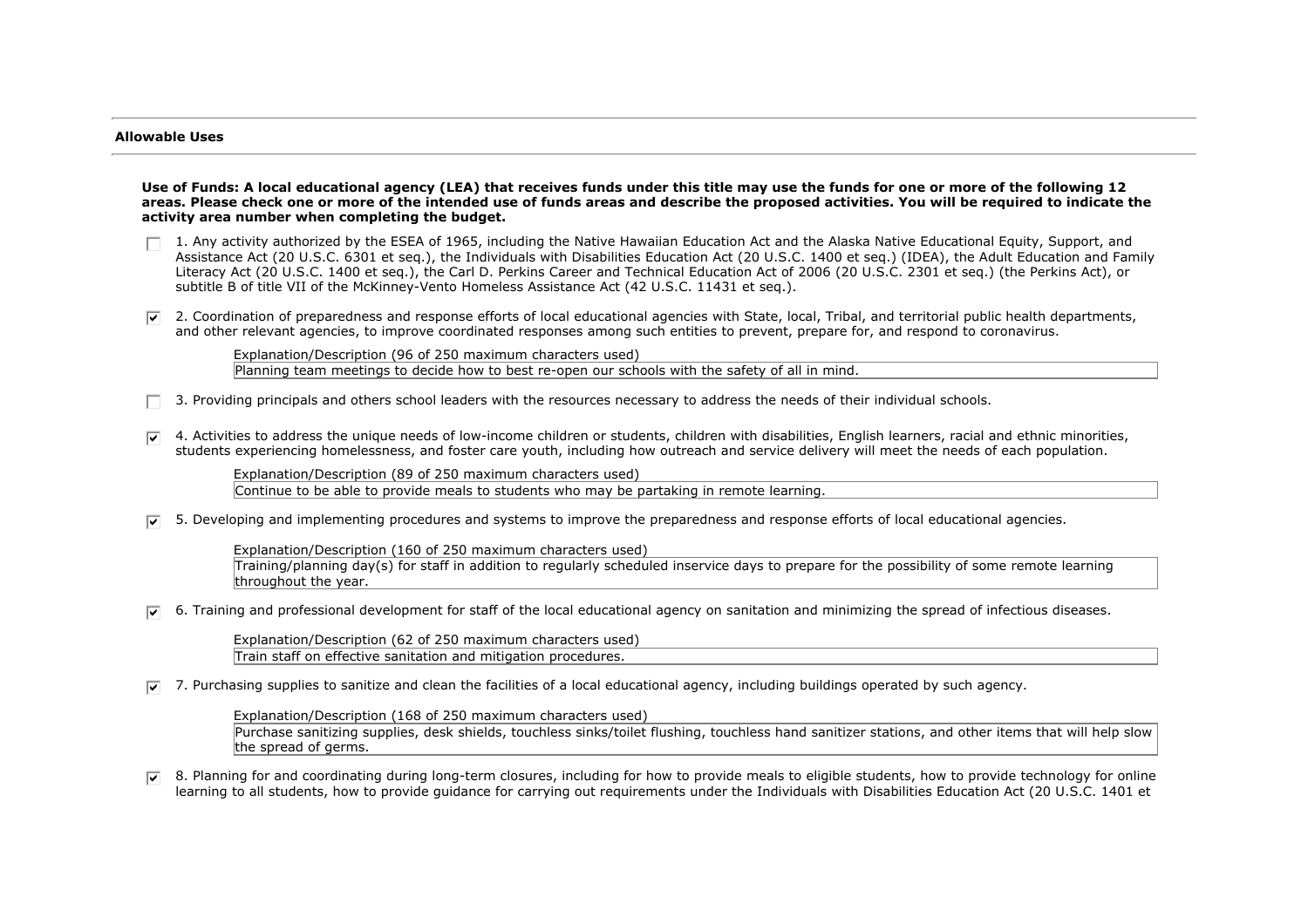seq.) and how to ensure other educational services can continue to be provided consistent with all Federal, State, and local requirements.

Explanation/Description (222 of 250 maximum characters used)

Planning team meetings to decide how to best re-open our schools with the safety of all in mind, continue to be able to provide meals to students who may be partaking in remote learning, upgrade network equipment if needed

- $\Box$  9. Purchasing educational technology (including hardware, software, and connectivity) for students who are served by the local educational agency that aids in regular and substantive educational interaction between students and their classroom instructors, including low-income students and students with disabilities, which may include assistive technology or adaptive equipment.
- 10. Providing mental health services and supports.
- $\overline{v}$  11. Planning and implementing activities related to summer learning and supplemental afterschool programs, including providing classroom instruction or online learning during the summer months and addressing the needs of low-income students, students with disabilities, English learners, migrant students, students experiencing homelessness, and children in foster care.

Explanation/Description (187 of 250 maximum characters used)

Work with the Boys and Girls Club to possibly provide a place for children to learn if they are not in school every day, work to provide materials in languages that all students can read.

 $\overline{v}$  12. Other activities that are necessary to maintain the operation of and continuity of services in local educational agencies and continuing to employ existing staff of the local educational agency.

Explanation/Description (72 of 250 maximum characters used) All other items that come up in discussion as we plan to re-open safely.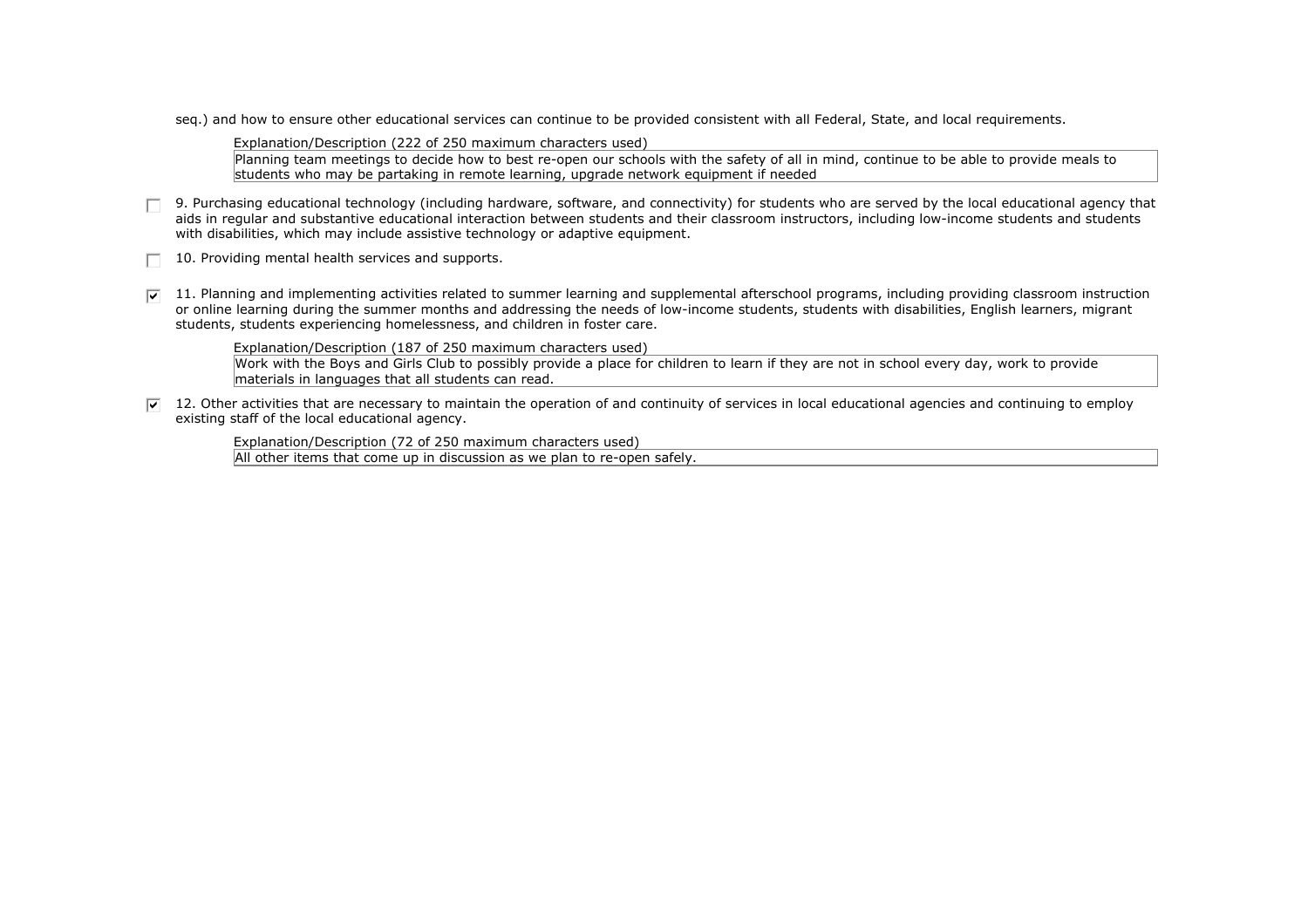$\Box$  Check if the District plans to use ESSER Funds to pay staff for services, other than for training or committee stipends.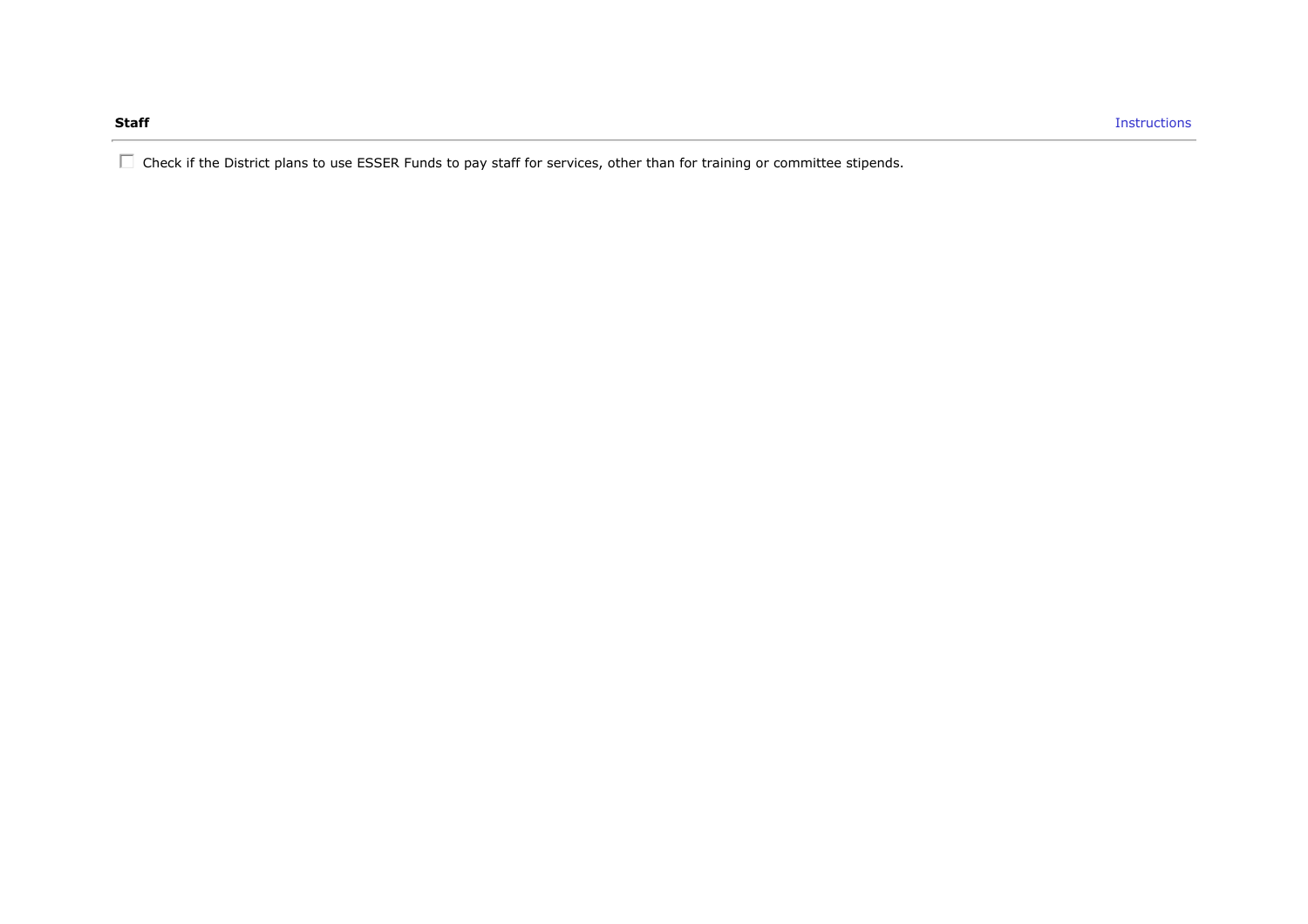What steps are in place to ensure equitable access to, and participation in, federally assisted programs for students, teachers, and other program<br>1.  $\blacksquare$  beneficiaries with special needs. [GEPA 427] Department of Educa beneficiaries with special needs. [GEPA 427] Department of Education's General Education Provisions Act (GEPA)

*Your answer must include the following: A statement about how your district is ensuring that the federally identified six barriers (gender, race, national origin, color, disability, or age) and any other barriers are addressed. List the six barriers in your answer; The statement must address students, teachers, and other program beneficiaries with special needs.*

Describe how this process is completed. (1958 of 2000 maximum characters used)

The Flandreau School District recognizes the importance of equitable access to, and participation in, federally assisted programs for students, teachers, and their beneficiaries with special needs. The Flandreau School District has a non-discrimination policy which states that the district does not discriminate based on disability, race, color, national origin, sex, or age. A notice of nondiscrimination will be posted in the buildings and will be included in all handbooks and printed materials associated with the Title programs. The district is in full compliance with the provisions of ADA, Section 504 and Special Education laws and regulations as determined by the local designated representative in each area. The school district ensures that students with special needs are afforded an individual education program that addresses modifications and adaptations a student may need in order to access programs. In addition, if a staff member attends a staff development activity in which he/she needs reasonable accommodations they will be made. In the case of a child with a disability, the program will identify how it meets the objectives of the individual education program of the child. All areas where services are delivered will be in compliance with all disability access regulations. The programs will be accessible to all children and will be free from all physical barriers. Notices will be posted in all school buildings that identify the school district's intent to ensure equitable access to all school children, teachers, staff and other program beneficiaries. If there are any barriers to program accessibility identified throughout the course of these program, the barriers will be addressed. The program will be accessible to all students, teachers, staff, and other program beneficiaries with special needs. Officials' names will be posted at all sites as contacts for anyone who has complaints regarding accessibility.

Save Page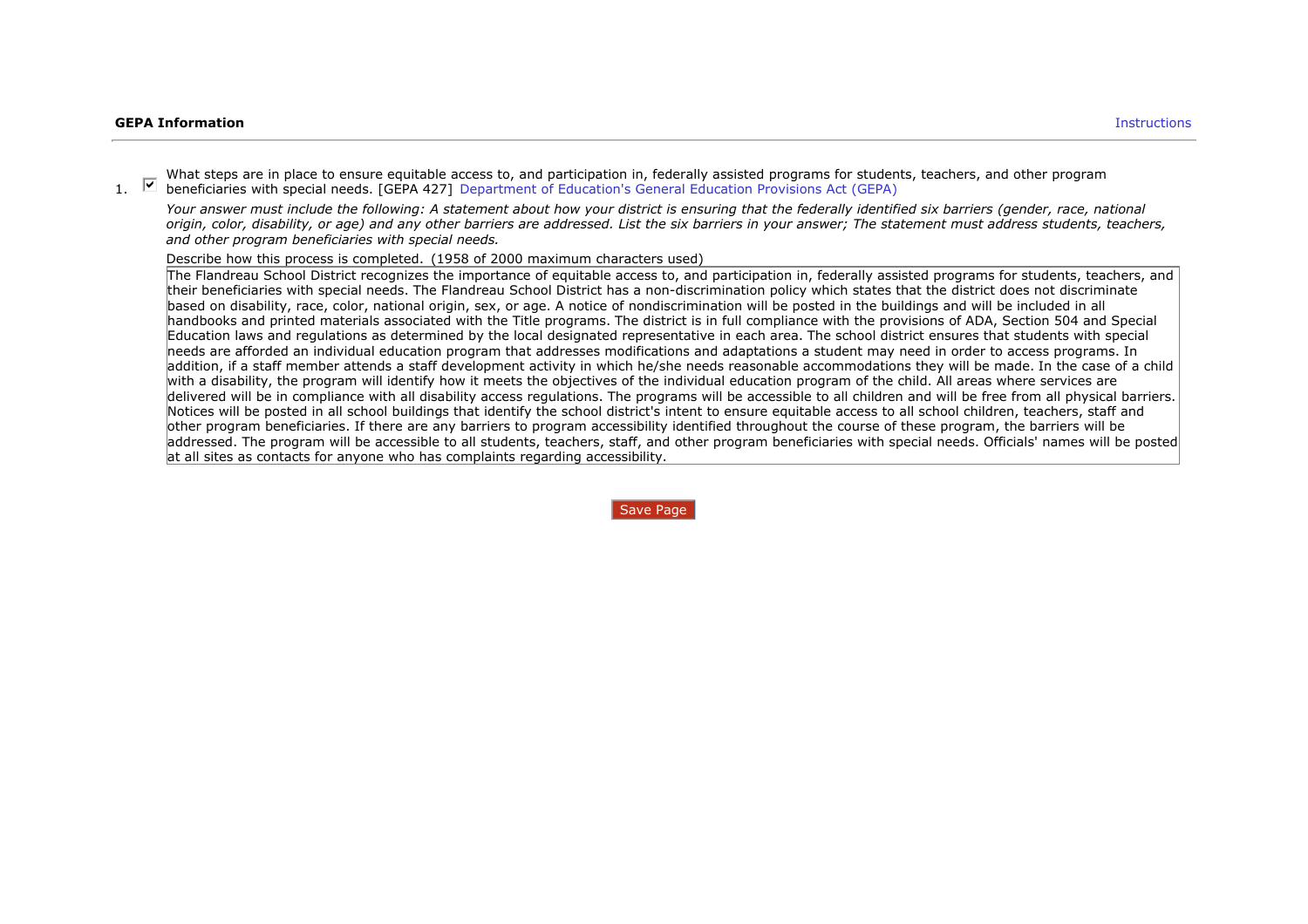This application has been approved. No more updates will be saved.

| <b>In District</b> |                      |              |                                                      |
|--------------------|----------------------|--------------|------------------------------------------------------|
| <b>Name</b>        | <b>District Code</b> | <b>ESSER</b> | <b>ESSER Offered but</b><br><b>Not Participating</b> |

**Note:** You must upload the private school consultation form for all private schools whether they are participating or not.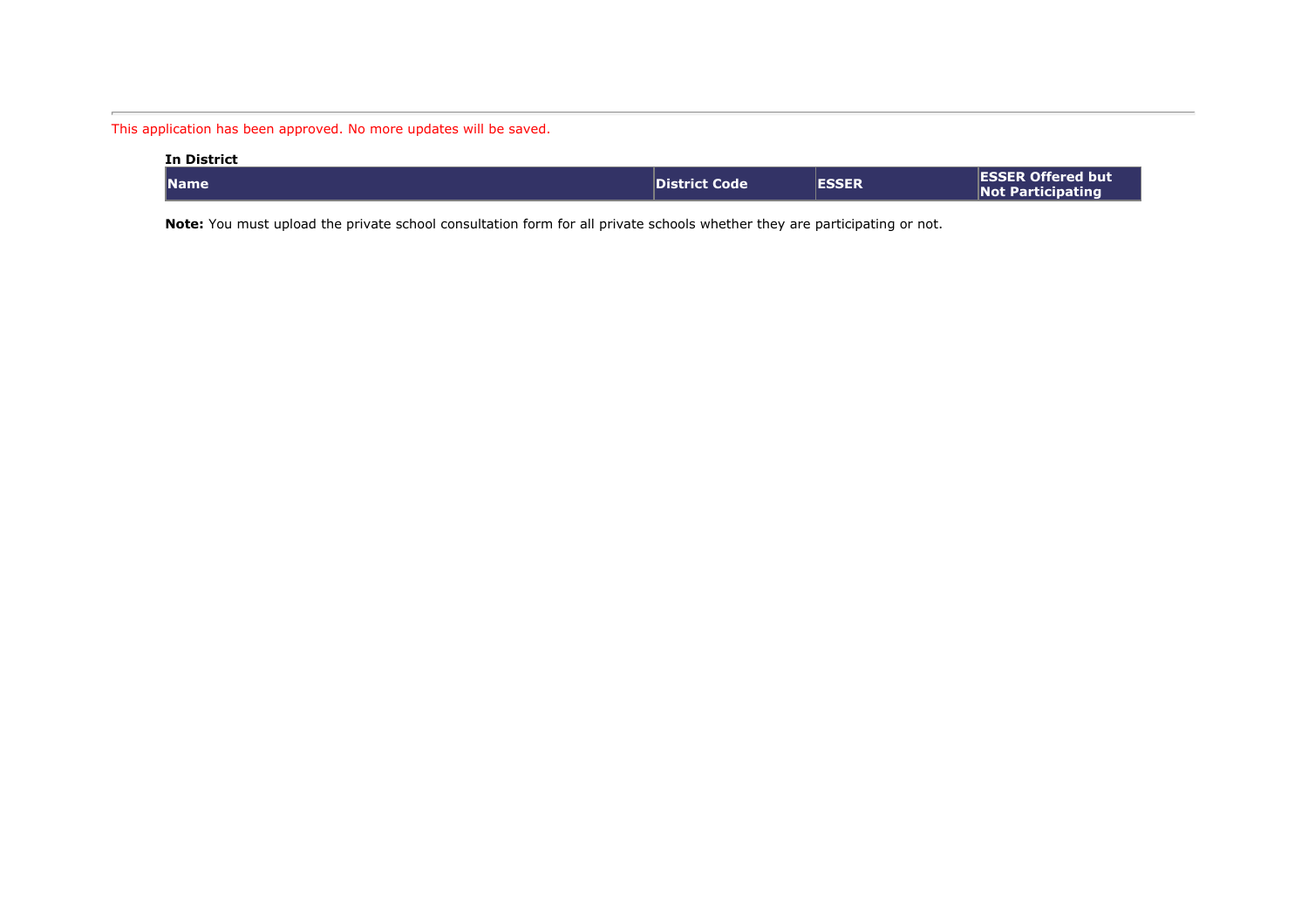**Private School Equitable Participation Instructions** 

**There are no private schools located in your district, therefore you do not need to complete this page.**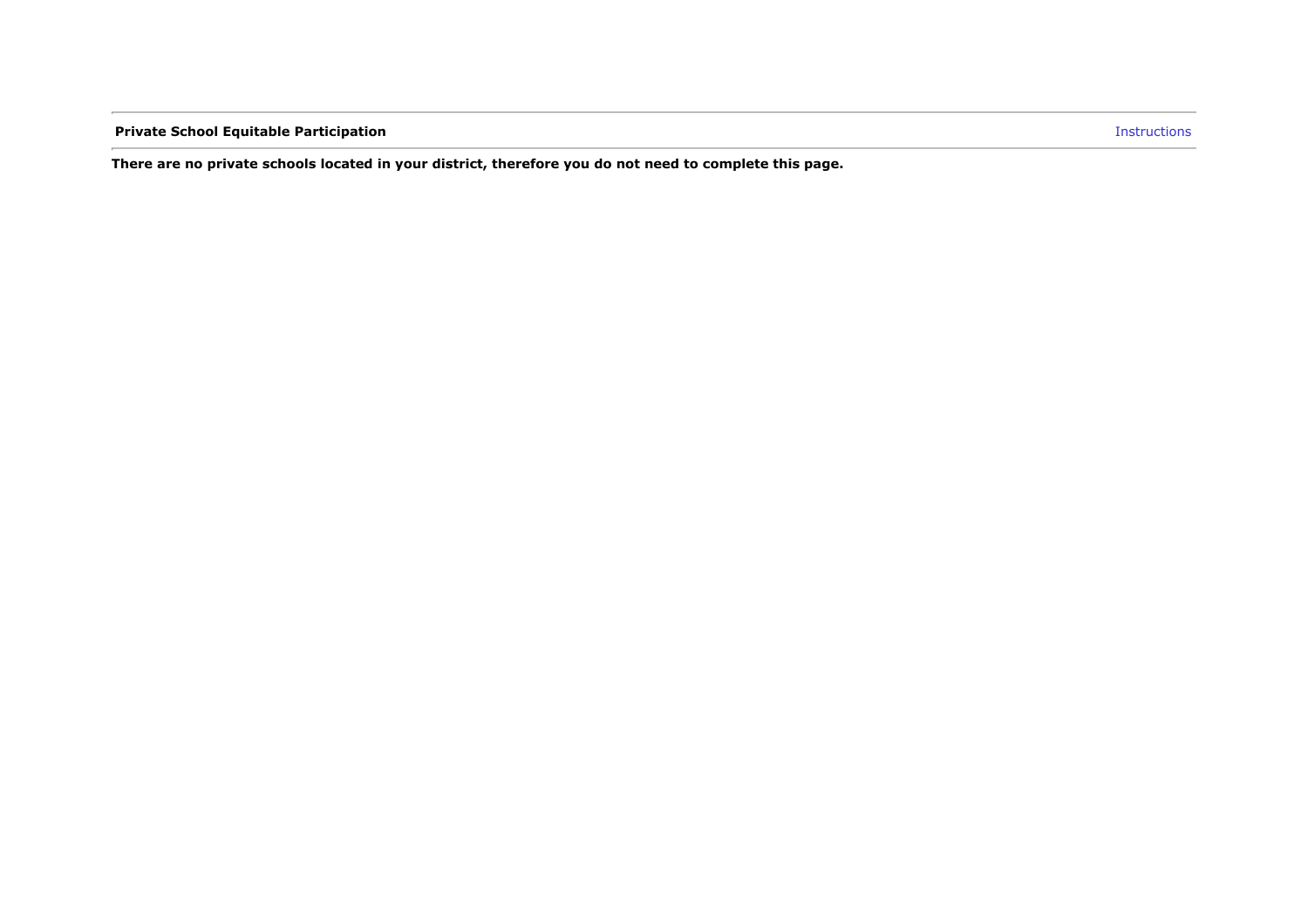**Budget Detail By Site [Click for Instructions](https://sddoe.mtwgms.org/SDDOEGMSWeb/PageRefDocs/BudgetExample.pdf)**

This application has been approved. No more updates will be saved.

Itemize and explain each expenditure amount that appears on the Budget Summary.

### [Click here for Description of Program Category Values](https://sddoe.mtwgms.org/sddoegmsweb/PageRefDocs/ProgramCategoryDescriptions.pdf)

Note: This Budget Summary displays to aid in creating and editing the Request and will not display once the Request is submitted to the SEA.

| Paid to Date Amounts                                  |          | 100-Salaries   200-Benefits | $300 -$<br><b>Purchased</b><br><b>Services</b> | 330-Travel | 400-Supplies<br>and Materials | 470-<br>Equipment<br>Non<br>capitalized | $500 -$<br><b>Equipment</b><br><b>Capitalized</b> | <b>Indirect Cost</b> |
|-------------------------------------------------------|----------|-----------------------------|------------------------------------------------|------------|-------------------------------|-----------------------------------------|---------------------------------------------------|----------------------|
|                                                       |          | \$0                         |                                                |            | \$8,146                       |                                         |                                                   |                      |
| <b>Current Budgeted Amounts</b><br>by Budget Category | \$14,000 | \$0                         |                                                | \$5,000    | \$86,050                      | \$0                                     |                                                   | \$0                  |

**Notes:** The District must budget funds by school site based on each schools sub allocation. Select the appropriate school site from the Site drop down list. District level set asides need to be budgeted at the District Level identified by "000"

|  | <b>Site:</b> 1000 - Flandreau |  | $\blacksquare$ Go $\blacksquare$ |  |
|--|-------------------------------|--|----------------------------------|--|
|--|-------------------------------|--|----------------------------------|--|

Total Allocation Available for Budgeting | \$123,569

To obtain additional detail lines, fill in all blank lines, and click Save Page. 5 more blank lines will then be added at the bottom. Budgeted items must be consistent with the activities described on the Program Information Tab.

| <b>Activity Code</b>               | <b>Object Code</b> | <b>Allowable</b><br>Uses $#$ | <b>Expenditure</b><br><b>Description and</b><br><b>Itemization</b>                                                                 | <b>CARES-ESSER</b><br><b>Funds</b> | $\vert$ Delete $\vert$<br><b>Row</b> |
|------------------------------------|--------------------|------------------------------|------------------------------------------------------------------------------------------------------------------------------------|------------------------------------|--------------------------------------|
| 2200-Support Services for Staff    | 100-Salaries       | 8                            | Training/inservice day<br>for staff to plan for<br>remote<br>learning/contingency<br>plans                                         | 14000                              |                                      |
| 2100-Support Services for Students | 330-Travel         | $\vert 4 \vert$              | Possible delivery of<br>meals to students who<br>may not be able to<br>attend school each<br>day, especially for<br>those students | 5000                               | $=$                                  |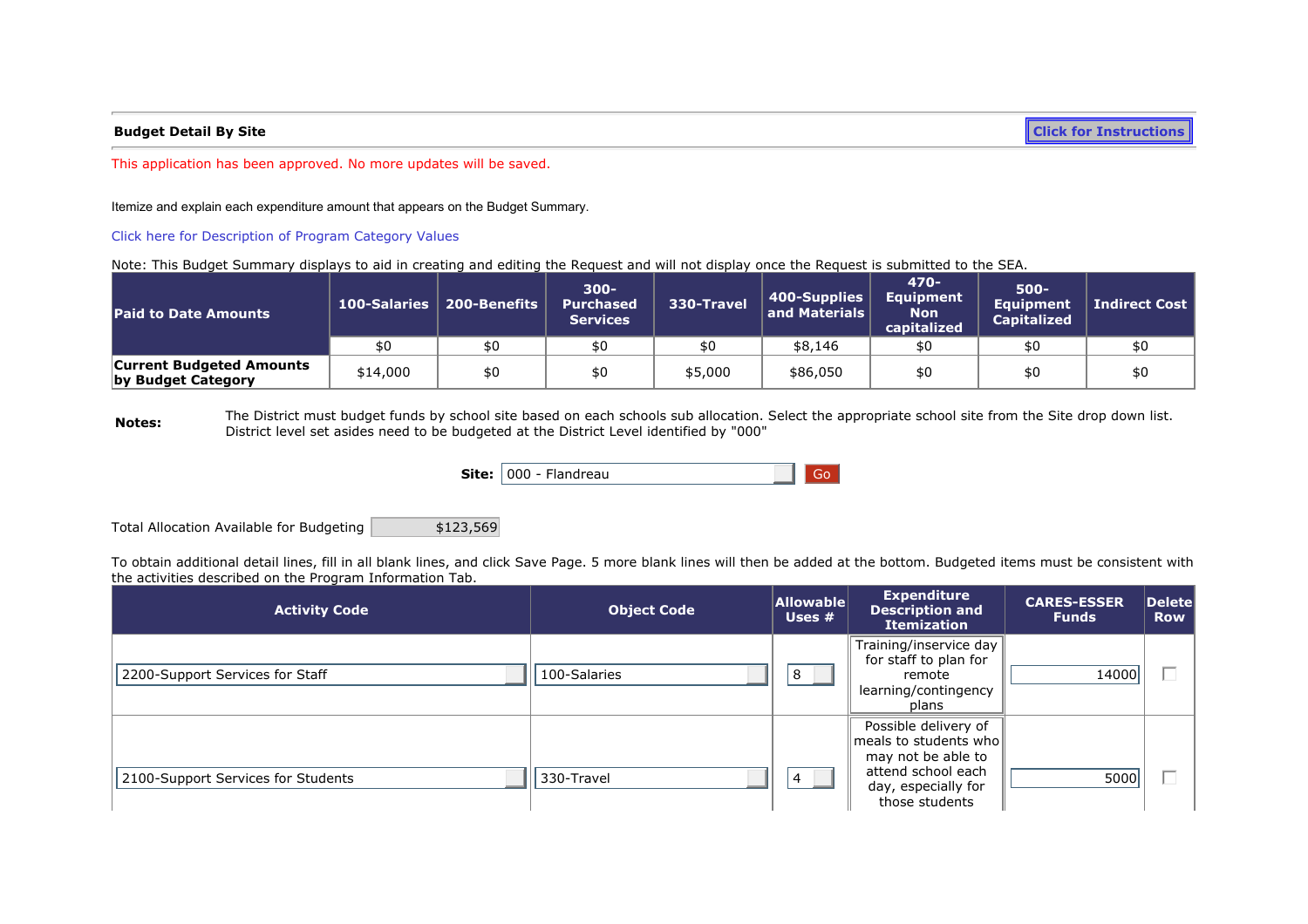| <b>Activity Code</b>                                     | <b>Object Code</b>         | Allowable<br>Uses # | <b>Expenditure</b><br><b>Description and</b><br><b>Itemization</b>                                                          | <b>CARES-ESSER</b><br><b>Funds</b> | Delete<br><b>Row</b>     |
|----------------------------------------------------------|----------------------------|---------------------|-----------------------------------------------------------------------------------------------------------------------------|------------------------------------|--------------------------|
|                                                          |                            |                     | receiving free or<br>reduced-price meals.                                                                                   |                                    |                          |
| 2100-Support Services for Students                       | 400-Supplies and Materials |                     | Desk shields for all<br>student desks to help<br>prevent the spread of<br>$\left\Vert$ germs in the classroom $\right\Vert$ | 16050                              | $\overline{\phantom{0}}$ |
| 2540-Support Services - Operation & Maintenance of Plant | 400-Supplies and Materials |                     | Touchless faucets,<br>toilet flushers, and<br>hand sanitizer<br>stations; other<br>sanitizing products                      | 70000                              | $\overline{\phantom{0}}$ |
|                                                          |                            |                     |                                                                                                                             |                                    |                          |

Total Displayed: \$105,050

The maximum amount of Indirect Costs that may be budgeted, if all available funds are budgeted and if no Equipment Capitalized is budgeted will be \$2,919

Determining Maximum Indirect Cost allowed

| (A) Total Allocation Available for Budgeting | \$123,569 | (F) Total budgeted         | \$105,050 |
|----------------------------------------------|-----------|----------------------------|-----------|
| (B) Equipment Capitalized                    | \$0       | (G) Budgeted Indirect Cost |           |
| (C) Allowable Direct Costs (A-B)             | \$123,569 | (H) Total Budget (F+G)     | \$105,050 |
| (D) Indirect Cost Rate %                     | 2.4200    |                            |           |
| (E) Maximum Indirect Cost $(C^*(D/1+D))$     | \$2,919   | Remaining (A-H)            | \$18,519  |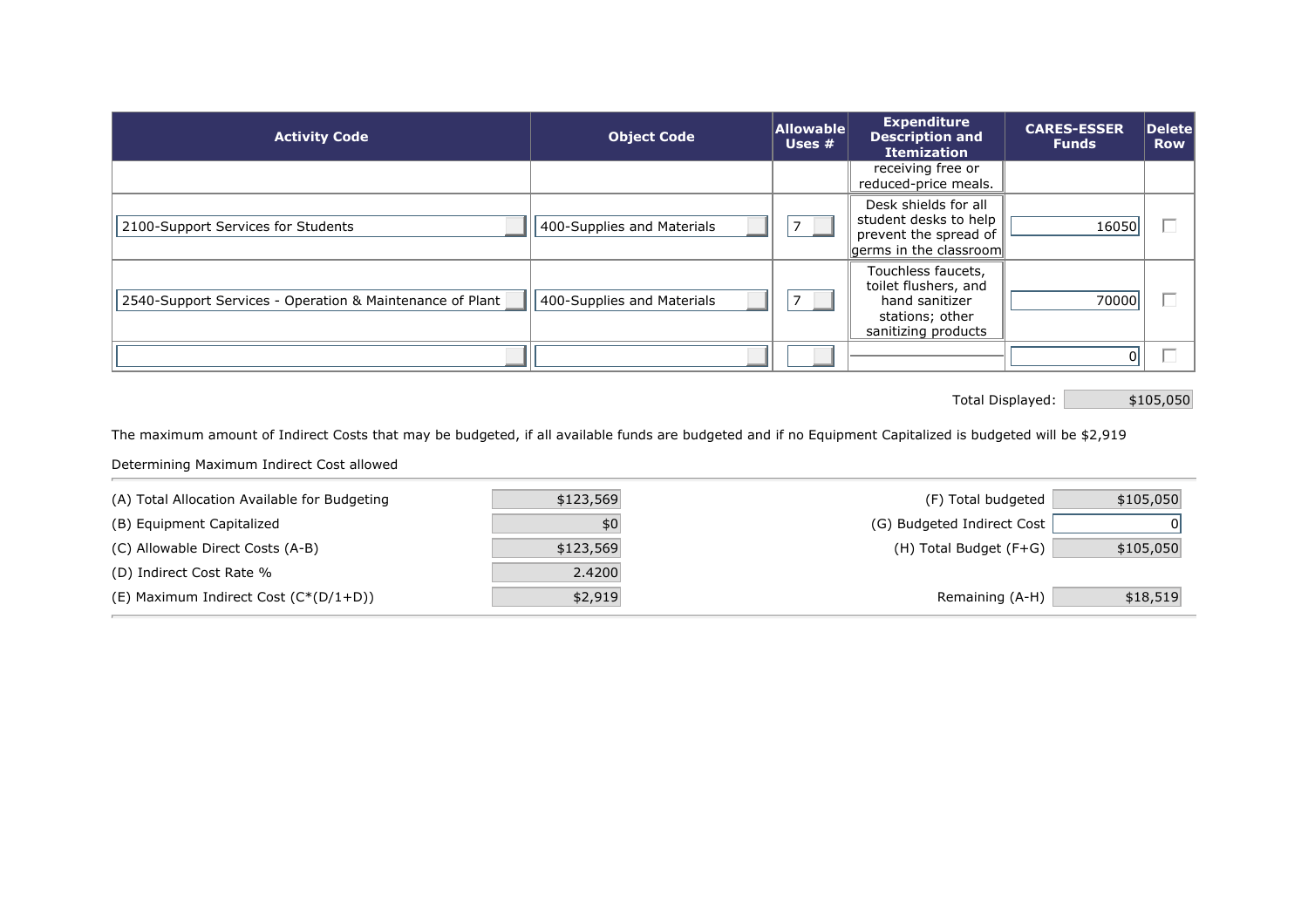**Budget Summary** (Read Only)

**Site:** All Budgets Combined Go

# Remove blank rows from display:  $\bullet$  Yes  $\circ$  No

| Code     | <b>Activity Description</b>                              | /100 - / | $200 -$ | $300 -$<br><b>Services</b> | $330 -$ | $400 -$<br>Salaries Benefits Purchased Travel Supplies and<br><b>Materials</b> | $470 -$<br>Equipment<br>$\vert$ - Non capitalized $\vert$ - Capitalized $\vert$ | <b>500 -</b><br>Equipment   TOTAL |         |
|----------|----------------------------------------------------------|----------|---------|----------------------------|---------|--------------------------------------------------------------------------------|---------------------------------------------------------------------------------|-----------------------------------|---------|
|          | 2100 Support Services for Students                       |          |         |                            | 5,000   | 16,050                                                                         |                                                                                 |                                   | 21,050  |
|          | 2200 Support Services for Staff                          | 14,000   |         |                            |         |                                                                                |                                                                                 |                                   | 14,000  |
|          | 2540 Support Services - Operation & Maintenance of Plant |          |         |                            |         | 70,000                                                                         |                                                                                 |                                   | 70,000  |
| Subtotal |                                                          | 14,000   |         |                            | 5,000   | 86,050                                                                         |                                                                                 |                                   | 105,050 |
|          | Total Budget                                             |          |         |                            |         |                                                                                |                                                                                 |                                   | 105,050 |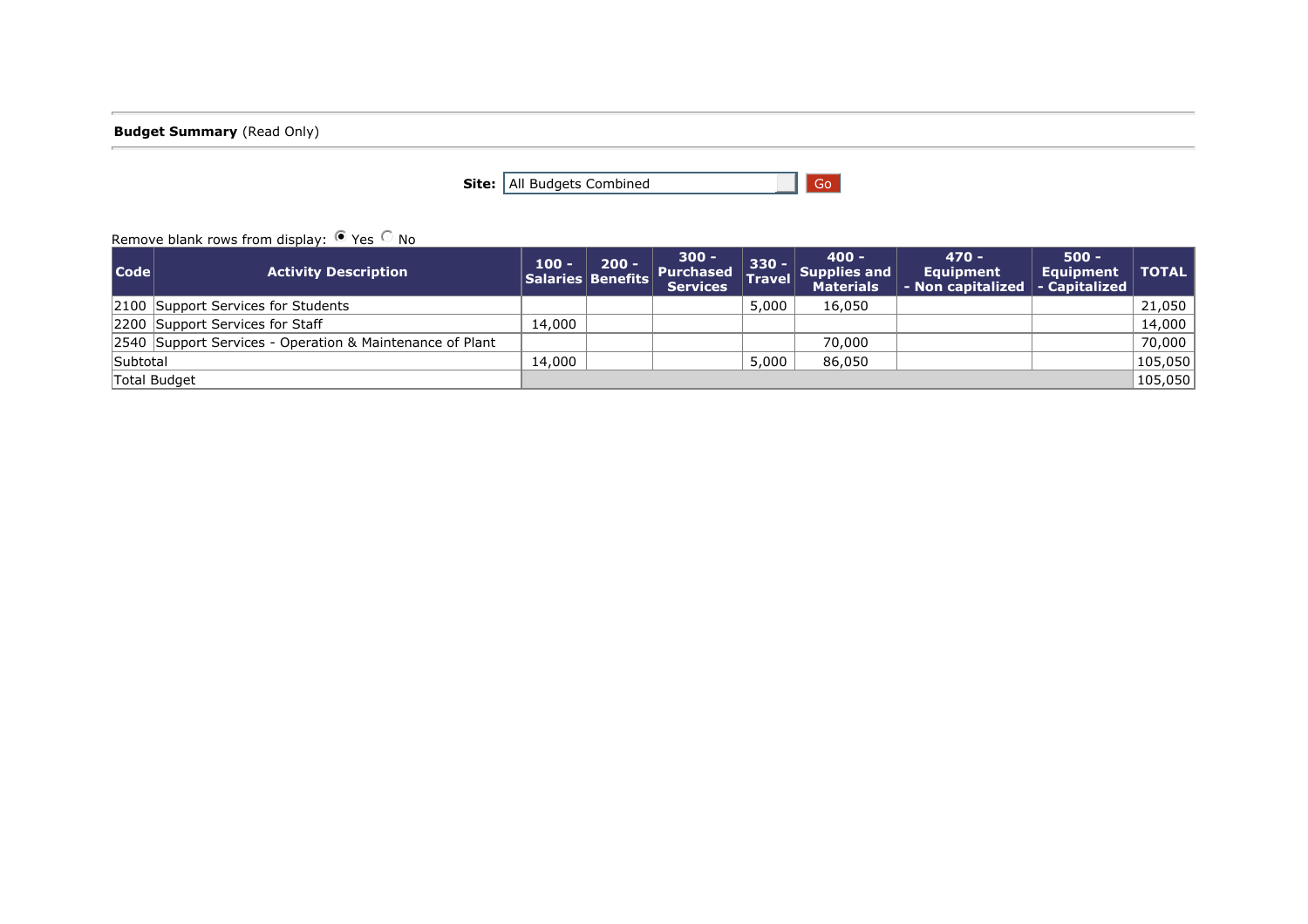# **Business Office Review Instructions**

 $\odot$  Yes  $\odot$  No I have entered, or reviewed, the district's budget information and it accurately reflects planned expenditures.

Name: Stacey VanBeek

Reviewed/Updated on: 6/29/2020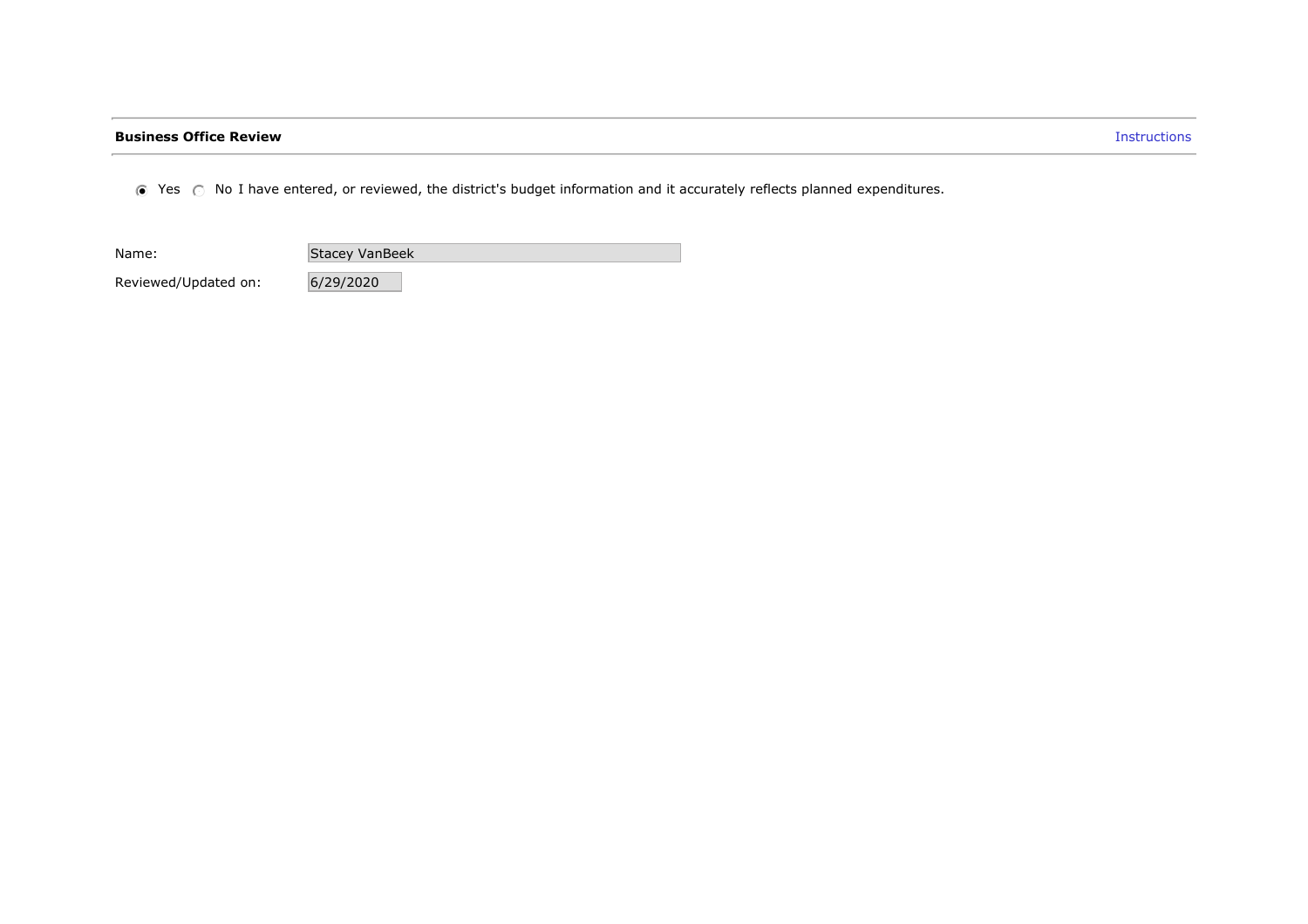### **Assurance Summary** Instructions

The authorized representative of the applicant certifies that he or she has read, understood and will comply with all of the provisions of the following assurances. The LEA further assures that:

- 1. ESSER funds will be used for activities allowable under section 18003(d) of the CARES Act. The US Department of Education generally does not consider the following to be an allowable use of ESSER funds, under any part of 18003: 1) subsidizing or offsetting executive salaries and benefits of individuals who are not employees of the LEA or 2) expenditures related to state or local teacher or faculty unions or associations.
- 2. The LEA will, to the greatest extent practicable, continue to compensate its employees and contractors during the period of any disruptions or closures related to COVID-19 in compliance with Section 18006 the CARES Act. The CARES Act funds generally will not be used for bonuses, merit pay, or similar expenditures, unless related to disruptions or closures resulting from COVID-19.
- 3. The LEA will comply with the Uniform Administrative Requirements, Cost Principles, and Audit Requirements for Federal Awards (Uniform Guidance) requirements in Subpart DPost Federal Award Requirements (2 CFR 200.300-345) and Subpart ECost Principles (2 CFR 200.400-475) to ensure, ESSER funds are used for purposes that are reasonable, necessary, and allocable under the CARES Act.
- 4. The LEA will comply with the provisions of all applicable acts, regulations and assurances; the following provisions of Education Department General Administrative Regulations (EDGAR) 34 CFR parts 76, 77, 81, 82, 84, 97, 98, and 99; the OMB Guidelines to Agencies on Governmentwide Debarment and Suspension (Nonprocurement) in 2 CFR part 180, as adopted and amended as regulations of the Department in 2 CFR part 3485; and the Uniform Guidance in 2 CFR part 200, as adopted and amended as regulations of the Department in 2 CFR part 3474.

Note: The checkboxes may be automatically filled in as the separate certifications/assurances are read and agreed to.

Common Assurances and Standard Agreement Clauses (found in Central Data). Exception Common Assurance # 9 (Supplement Not Supplant clause) does not apply to CARES ESSER Program.

The assurances were fully agreed to on this date: 6/29/2020

These assurances have been agreed to by: Stacey VanBeek